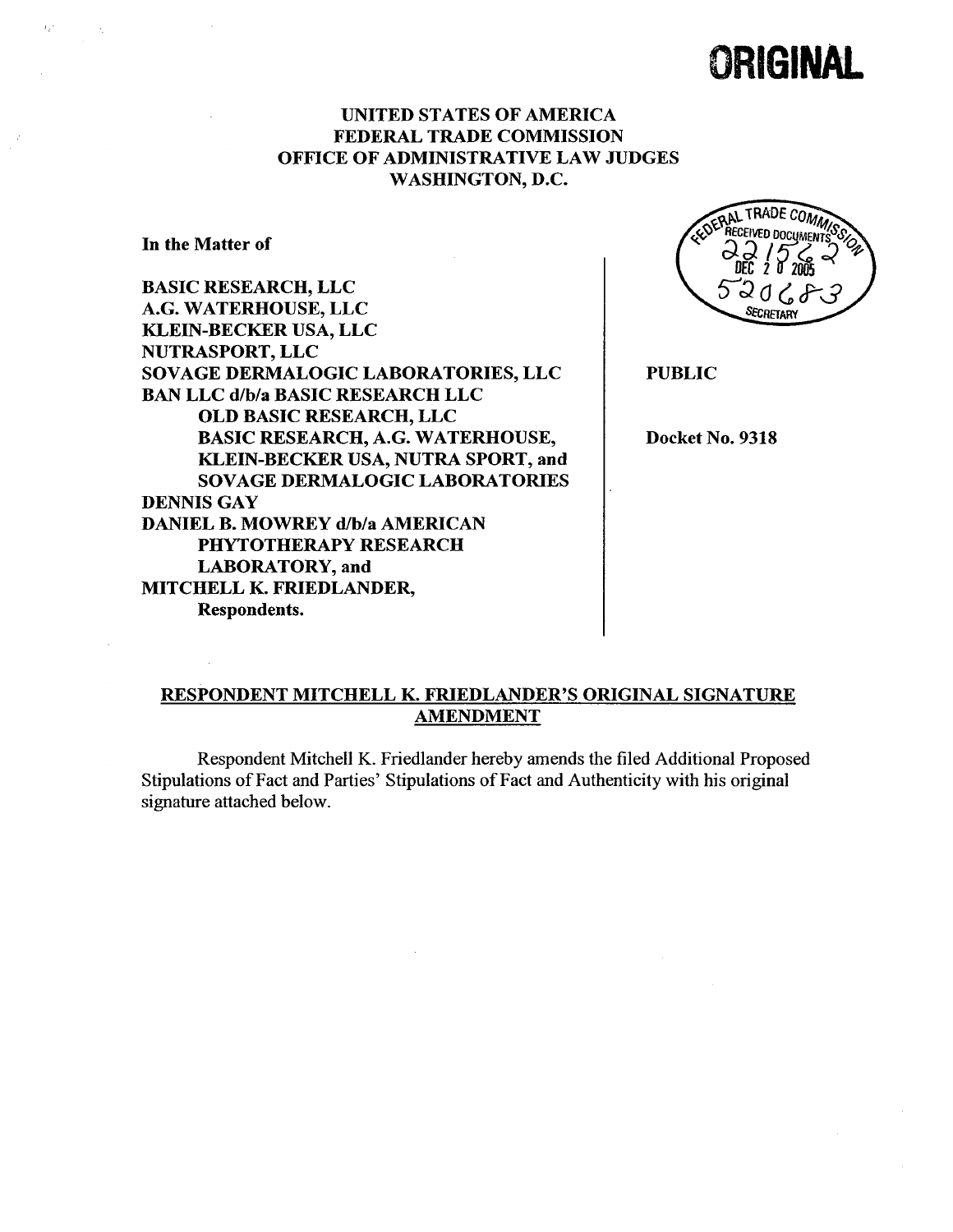## UNITED STATES OF AMERICA FEDERAL TRADE COMMISSION OFFICE OF ADMINISTRATIVE LAW JUDGES WASHINGTON, D.

In the Matter of

BASIC RESEARCH, LLC G. WATERHOUSE, LLC KLEIN-BECKER USA, LLC NUTRASPORT, LLC SOVAGE DERMALOGIC LABORATORIES, LLC BAN LLC d/b/a BASIC RESEARCH LLC OLD BASIC RESEARCH, LLC BASIC RESEARCH, A.G. WATERHOUSE KLEIN-BECKER USA, NUTRA SPORT, and SOV AGE DERMALOGIC LABORATORIES DENNIS GAY DANIEL B. MOWREY d/b/a AMERICAN PHYTOTHERAPY RESEARCH LABORATORY, and MITCHELL K. FRIEDLANDER Respondents

Docket No. 9318

#### CERTIFICATE OF SERVICE

I hereby certify that on this 20th day of December, 2005, I caused Respondent

Mitchell K. Friedlander's Original Signature Amendment to be filed and served as

follows:

1) an original and one paper copy filed by hand delivery and one electronic copy in PDF format filed by electronic mail to

> Donald S. Clark **Secretary** U.S. Federal Trade Commission 600 Pennsylvania Avenue, N. Room H-159 Washington, D.C. 20580 Email: secretary@ftc.gov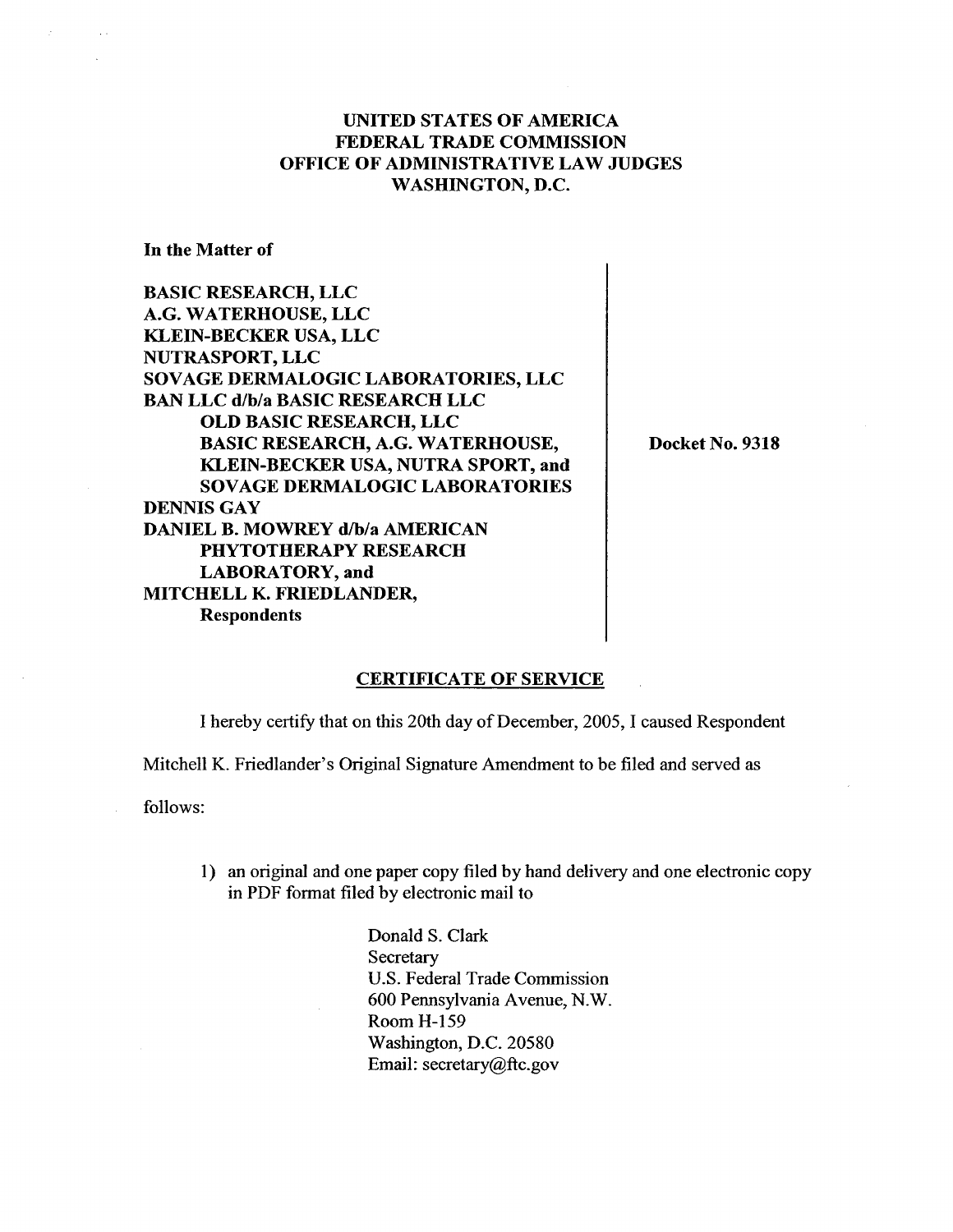2) two paper copies delivered by hand delivery to:

 $\tau_{\rm T}$  :

The Hon. Stephen J. McGuire Chief Administrative Law Judge U.S. Federal Trade Commission 600 Pennsylvania Avenue, N. Room H-112 Washington, D.C. 20580

3) one paper copy by first class U.S. Mail to:

James Kohm Associate Director, Enforcement U.S. Federal Trade Commission 601 New Jersey Avenue, N. Washington, D.C. 20001

4) one paper copy by first class U.S. mail and one electronic copy in PDF format by electronic mail to:

> Laureen Kapin Joshua S. Milard Laura Schneider Walter C. Gross III Lemuel W.Dowdy Edwin Rodriguez U.S. Federal Trade Commission 600 Pennsylvania Avenue, N. Suite NJ-2122 Washington, D.C. 20580 Email: lkapin@ftc.gov jmillard@ftc.gov lschneider@ftc.gov wgross@ftc.gov ldowdy@ftc.gov erodriguez@ftc.gov

Stephen E. Nagin Nagin, Gallop & Figueredo, P. 3225 A viation Avenue Third Floor Miami, FL 33133-4741 Email: snagin@ngf-law.com

Richard D. Burbidge Burbidge & Mitchell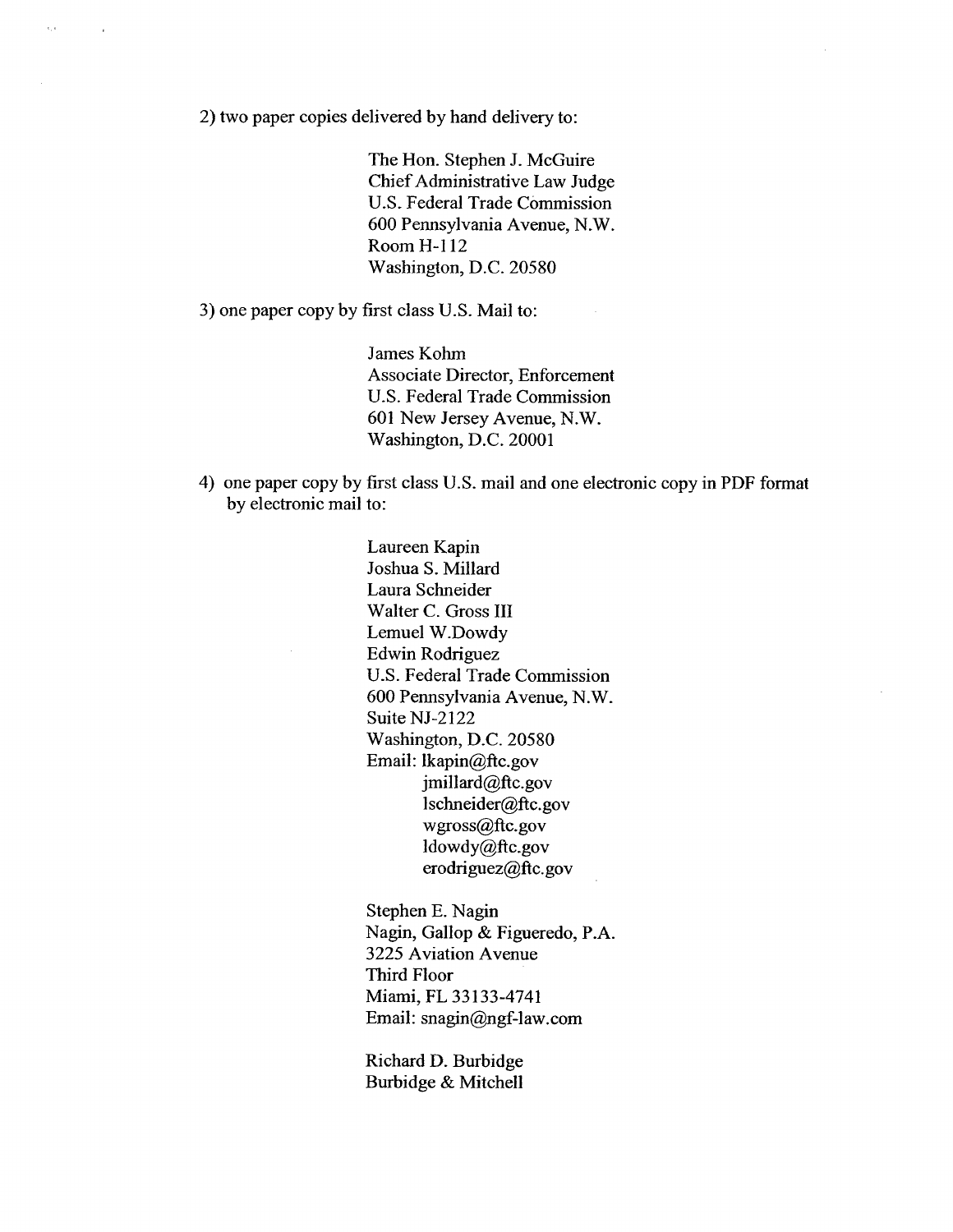215 South State Street Suite 920 Salt Lake City, UT 84111 Email: rburbidge@burbidgeandmitchell.com

Ronald F. Price Peters Scofield Price 340 Broadway Center <sup>111</sup>East Broadway Salt Lake City UT 84111 Email: rfp@psplawyers.com

 $\sim$  .

Mitchell K. Friedlander c/o Compliance Department 5742 West Harold Gatty Drive Salt Lake City, UT 84116 Email: mkf555@msn.com

 $\sim$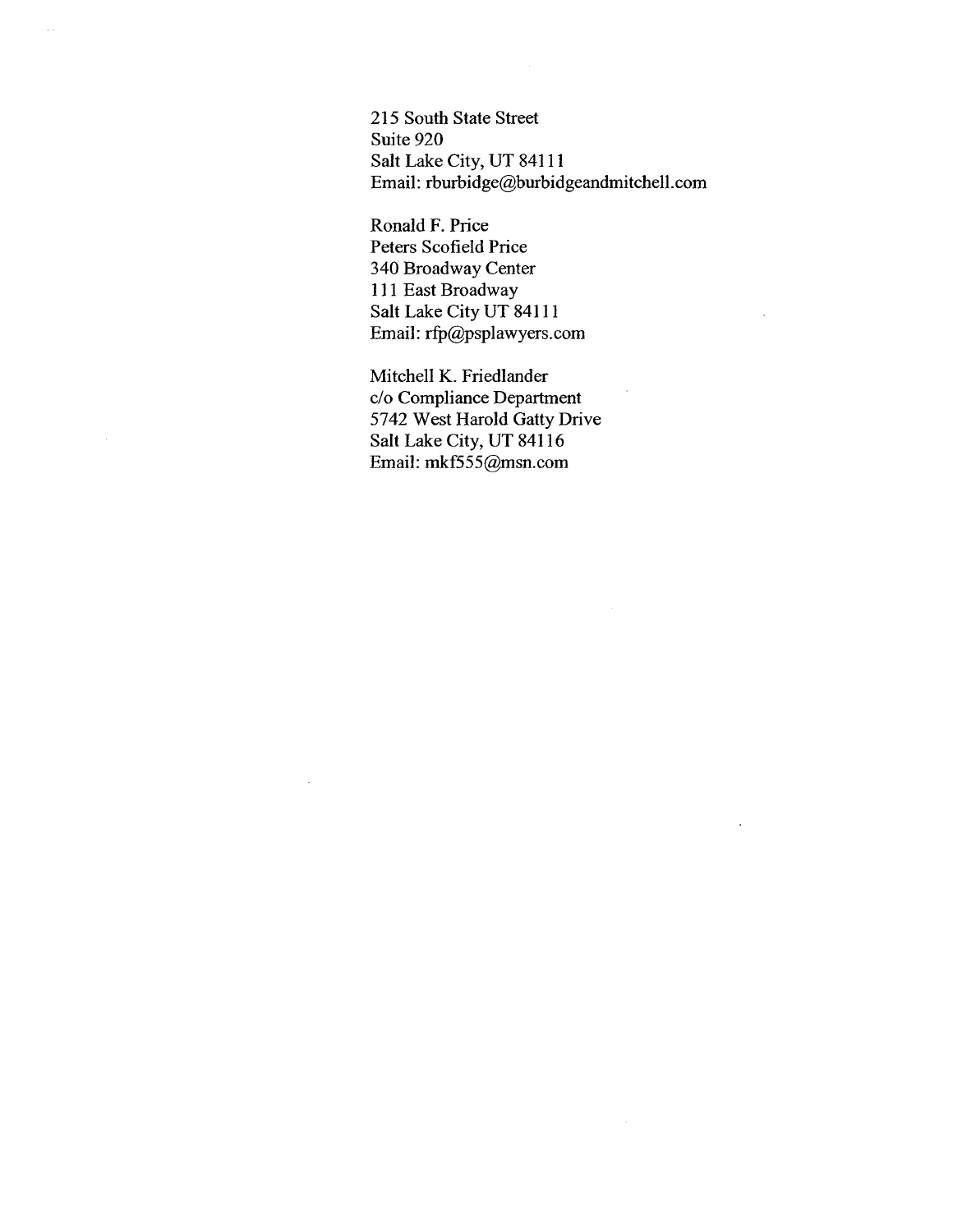Dated this  $\overline{{\langle \mathcal{D}^{\text{th}}\text{ day of }\mathcal{D}\text{e}\text{umbc}\text{r},2005}}$ 

Respectfully submitted

で Mitchell K. Friedlander

5742 West Harold Gatty Drive Salt Lake City, Utah 84111 Mkf555@msn.com

Pro Se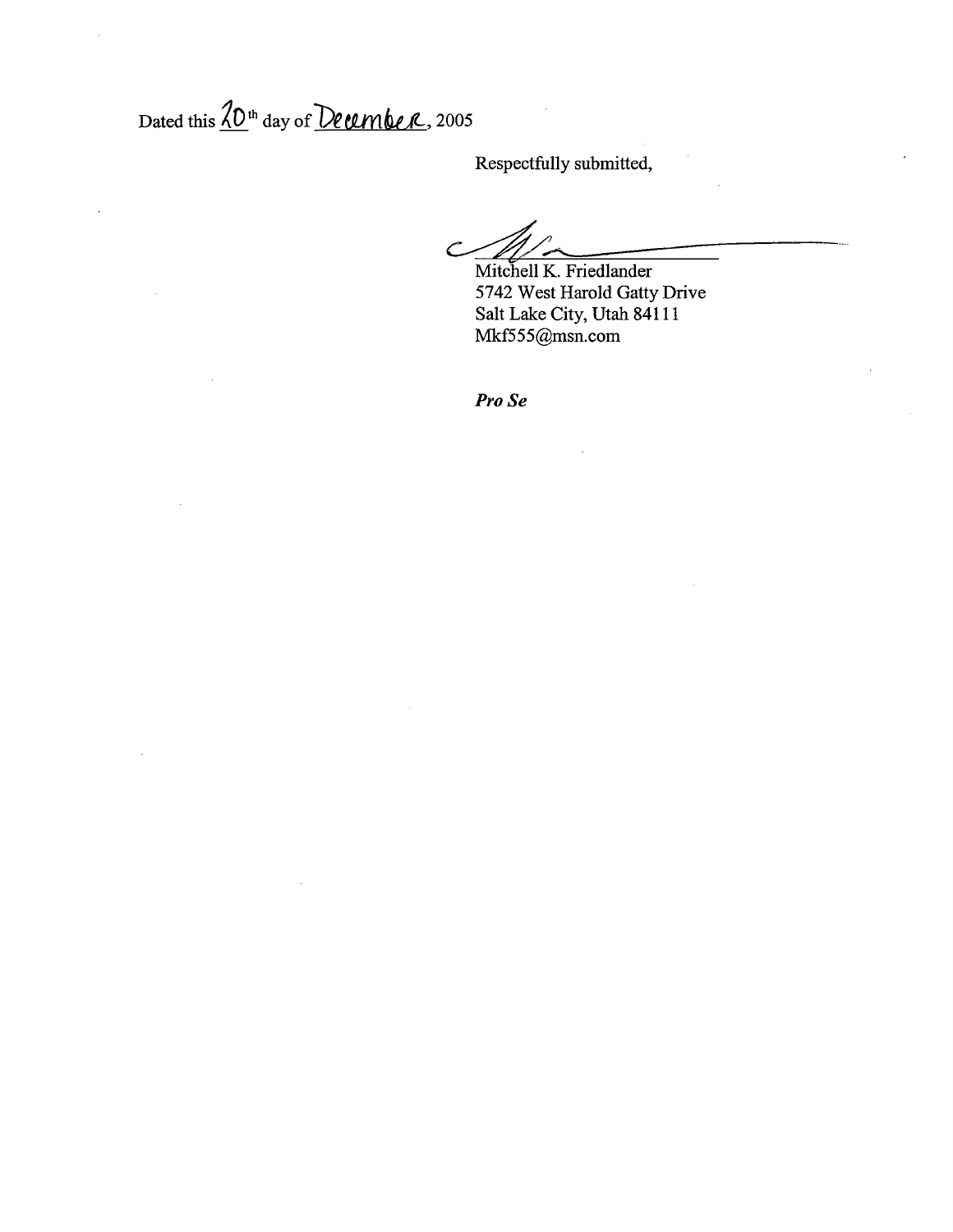Dated this  $\frac{th}{100}$  day of 2005

Respectfully submitted

Mitchell K. Friedlander 5742 West Harold Gatty Drive Salt Lake City, Utah 84111 Mkf555@msn.com

Pro Se